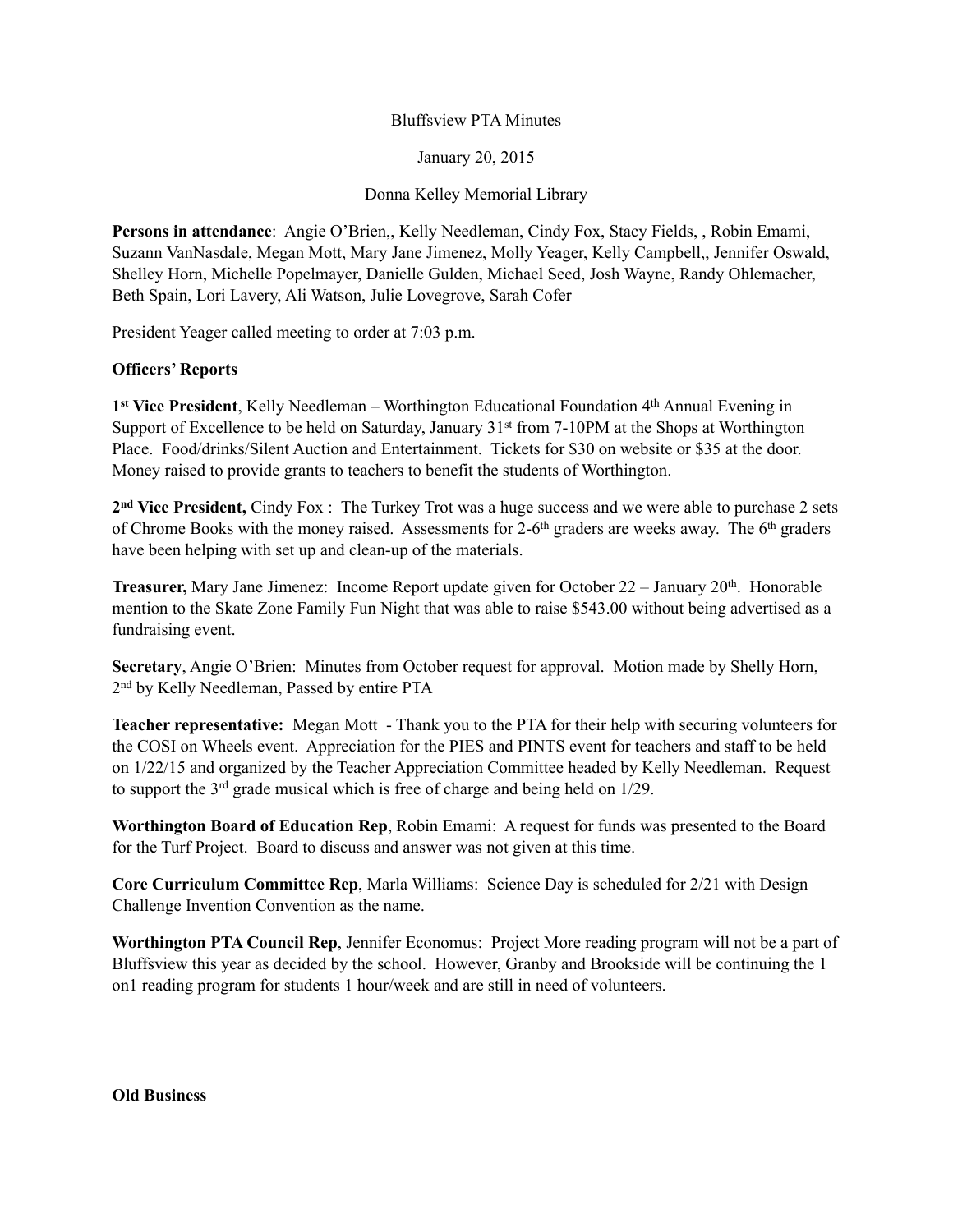- **Market Day (Sarah Britt)** Not in attendance this meeting, but the program continues to be an easy and effective way to make money each month.
- **Sponsorship Ideas (Angie O'Brien**) On hold until the Spring with the hopes of forming a committee w/ Shelly Horn to secure money prior to the '15-'16 school year.
- **Turkey Trot** \$7526 Gross (\$6750 net) from the event this year. A complete success from a participation aspect with 94.3% of the student body participating in the running. Much more opportunity to acquire funds in years to come, as there was only 44.1% of the students participating in the fundraising aspect of the day.
- **Yearbook Sale**: **Lori Lavery:** Order forms did arrive late, so the sale date began on 1/20 and will conclude on Feb 3<sup>rd</sup>. No student will be able to secure a yearbook after that date. There are no extras ordered, so all are encouraged to purchase now. Go to [www.lifetouch.com,](http://www.lifetouch.com) or direct payment can be made by going to ybpay.lifetouch.com. Feb 25<sup>th</sup> will be the day for Group pictures and Spring Pictures.
- **COSI on Wheels: January 16, 2015** A request has been made to change the theme of the day as this was the second year of this particular program.
- **BOX TOPS** February 9-17<sup>th</sup> contesting dates. Students will receive a take home flyer w/ the game to collect box tops to bring to school for class contest. 1<sup>st</sup> Place: Pizza Party 2<sup>nd</sup> Place: Popsicle Party

## **New Business**

- **Archery Account** This account has grown from when it originated and needs to be removed as a PTA sponsored event as to not affect profit for programs which are PTA sponsored. Searching for a parent who might be able to provide guidance in setting up the Archery Program with its separate tax id and paperwork.
- **Directory Marla Williams:** The directory has been completed and Cindy Fox to send out to entire school and staff via email.
- **Timmy's Ribbons –** 500 bracelets were purchased by the PTA for students and staff wishing to wear a bracelet in support of our fellow student Timmy. The family was in attendance and wanted to send their appreciation to the school, the staff (specifically Mrs. Comer) and the community for their financial and emotional support. "We live in the best community there is."
- **Family Fun Night at Skate Zone 71:** \$574 was made at this Family Fun Night and the hope is get a higher attendance as more families have more advanced knowledge.
- **New Treasurer, VP** Both the Treasurer and VP positions will be available at the end of this school year. A request for anyone having interest in either position please notify Molly Yeager at their earliest convenience. Positions are to be held for 2 years.
- **Communications:** The twitter and website accounts for Bluffsview are cumbersome and hard to manage currently. Anyone interested in volunteering their time to update these media outlets are asked to please come forward. Also, a suggestion of a separate Bluffsview Facebook CLOSED GROUP was suggested.